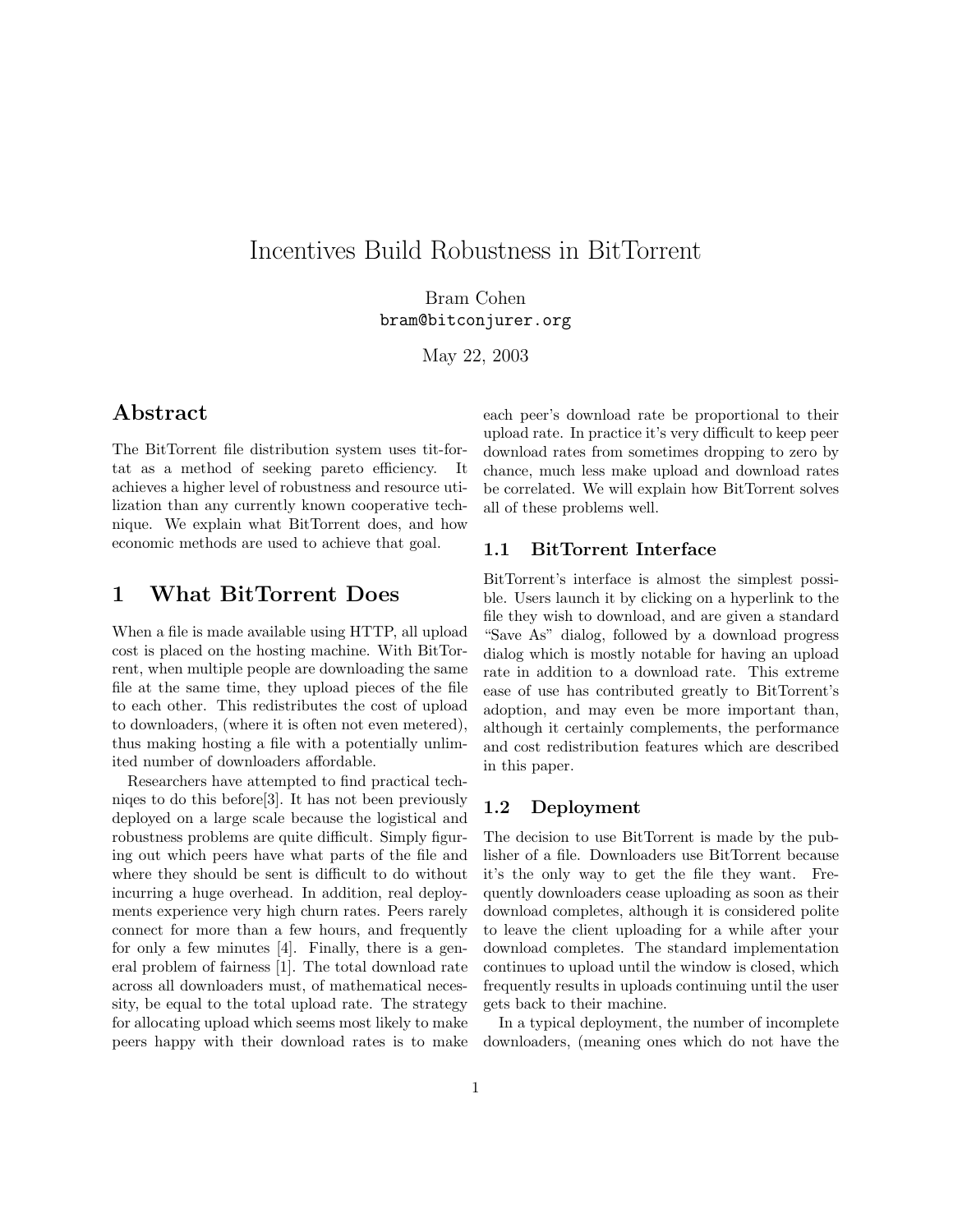whole file), increases very rapidly after the file is made available. It eventually peaks and then falls off at a roughly exponential rate. The number of complete downloaders increases slowly, peaks some time after the number of incomplete downloaders does, then also falls off exponentially. The peak of incomplete downloaders passes as downloaders complete. The peak of incomplete downloaders passes as finished downloaders stop uploading. The exponential falloff of both reflects the rate of new downloaders joining after the initial rush is over.

file made available by host, downloaders use BT because they want the file.downloaders upload while downloading, then leave.

## 2 Technical Framework

### 2.1 Publishing Content

To start a BitTorrent deployment, a static file with the extension .torrent is put on an ordinary web server. The .torrent contains information about the file, its length, name, and hashing information, and the url of a tracker. Trackers are responsible for helping downloaders find each other. They speak a very simple protocol layered on top of HTTP in which a downloader sends information about what file it's downloading, what port it's listening on, and similar information, and the tracker responds with a list of contact information for peers which are downloading the same file. Downloaders then use this information to connect to each other. To make a file available, a 'downloader' which happens to have the complete file already, known as a seed, must be started. The bandwidth requirements of the tracker and web server are very low, while the seed must send out at least one complete copy of the original file.

#### 2.2 Peer Distribution

All logistical problems of file downloading are handled in the interactions between peers. Some information about upload and download rates is sent to the tracker, but that's just for statistics gathering. The tracker's responsibilities are strictly limited to helping peers find each other.

Although trackers are the only way for peers to find each other, and the only point of coordination at all, the standard tracker algorithm is to return a random list of peers. Random graphs have very good robustness properties [2]. Many peer selection algorithms result in a power law graph, which can get segmented after only a small amount of churn. Note that all connections between peers can transfer in both directions.

In order to keep track of which peers have what, BitTorrent cuts files into pieces of fixed size, typically a quarter megabyte. Each downloader reports to all of its peers what pieces it has. To verify data integrity, the SHA1 hashes of all the pieces are included in the .torrent file, and peers don't report that they have a piece until they've checked the hash. Erasure codes have been suggested as a technique which might help with file distribution [3], but this much simpler approach has proven to be workable.

Peers continuously download pieces from all peers which they can. They of course cannot download from peers they aren't connected to, and sometimes peers don't have any pieces they want or won't currently let them download. Strategies for peers disallowing downloading from them, known as choking, will be discussed later. Other suggested approaches to file distribution have generally involved a tree structure, which doesn't utilize the upload capacity of leaves. Simply having peers announce what they have results in less than a tenth of a percent bandwidth overhead and reliably utilizes all available upload capacity.

## 2.3 Pipelining

When transferring data over TCP, like BitTorrent does, it is very important to always have several requests pending at once, to avoid a delay between pieces being sent, which is disastrous for transfer rates. BitTorrent facilitates this by breaking pieces further into sub-pieces over the wire, typically sixteen kilobytes in size, and always keeping some number, typically five, requests pipelined at once. Every time a sub-piece arrives a new request is sent. The amount of data to pipeline has been selected as a value which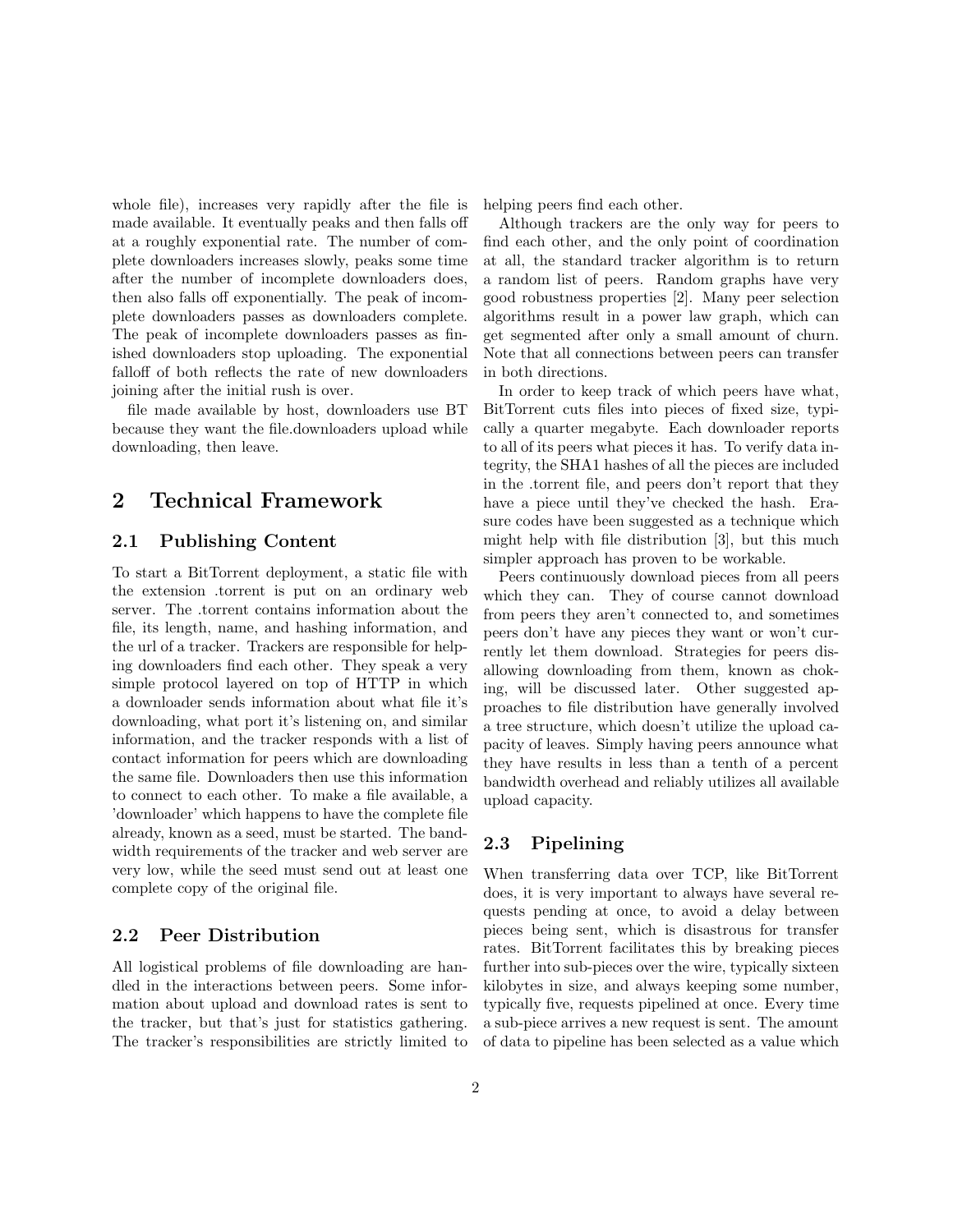can reliably saturate most connections.

### 2.4 Piece Selection

Selecting pieces to download in a good order is very important for good performance. A poor piece selection algorithm can result in having all the pieces which are currently on offer or, on the flip side, not having any pieces to upload to peers you wish to.

#### 2.4.1 Strict Priority

BitTorrent's first policy for piece selection is that once a single sub-piece has been requested, the remaining sub-pieces from that particular piece are requested before sub-pieces from any other piece. This does a good job of getting complete pieces as quickly as possible.

#### 2.4.2 Rarest First

When selecting which piece to start downloading next, peers generally download pieces which the fewest of their own peers have first, a technique we refer to as 'rarest first'. This technique does a good job of making sure that peers have pieces which all of their peers want, so uploading can be done when wanted. It also makes sure that pieces which are more common are left for later, so the likelihood that a peer which currently is offering upload will later not have anything of interest is reduced.

Information theory dictates that no downloaders can complete until every part of the file has been uploaded by the seed. For deployments with a single seed whose upload capacity is considerably less than that of many downloaders, performance is much better if different downloaders get different pieces from the seed, since redundant downloads waste the opportunity for the seed to get more information out. Rarest first does a good job of only downloading new pieces from the seed, since downloaders will be able to see that their other peers have pieces the seed has uploaded already.

For some deployments the original seed is eventually taken down for cost reasons, leaving only current downloaders to upload. This leads to a very significant risk of a particular piece no longer being available from any current downloaders. Rarest first again handles this well, by replicating the rarest pieces as quickly as possible thus reducing the risk of them getting completely lost as current peers stop uploading.

#### 2.4.3 Random First Piece

An exception to rarest first is when downloading starts. At that time, the peer has nothing to upload, so it's important to get a complete piece as quickly as possible. Rare pieces are generally only present on one peer, so they would be downloaded slower than pieces which are present on multiple peers for which it's possible to download sub-pieces from different places. For this reason, pieces to download are selected at random until the first complete piece is assembled, and then the strategy changes to rarest first.

#### 2.4.4 Endgame Mode

Sometimes a piece will be requested from a peer with very slow transfer rates. This isn't a problem in the middle of a download, but could potentially delay a download's finish. To keep that from happening, once all sub-pieces which a peer doesn't have are actively being requested it sends requests for all sub-pieces to all peers. Cancels are sent for sub-pieces which arrive to keep too much bandwidth from being wasted on redundant sends. In practice not much bandwidth is wasted this way, since the endgame period is very short, and the end of a file is always downloaded quickly.

## 3 Choking Algorithms

BitTorrent does no central resource allocation. Each peer is responsible for attempting to maximize its own download rate. Peers do this by downloading from whoever they can and deciding which peers to upload to via a variant of tit-for-tat. To cooperate, peers upload, and to not cooperate they 'choke' peers. Choking is a temporary refusal to upload; It stops uploading, but downloading can still happen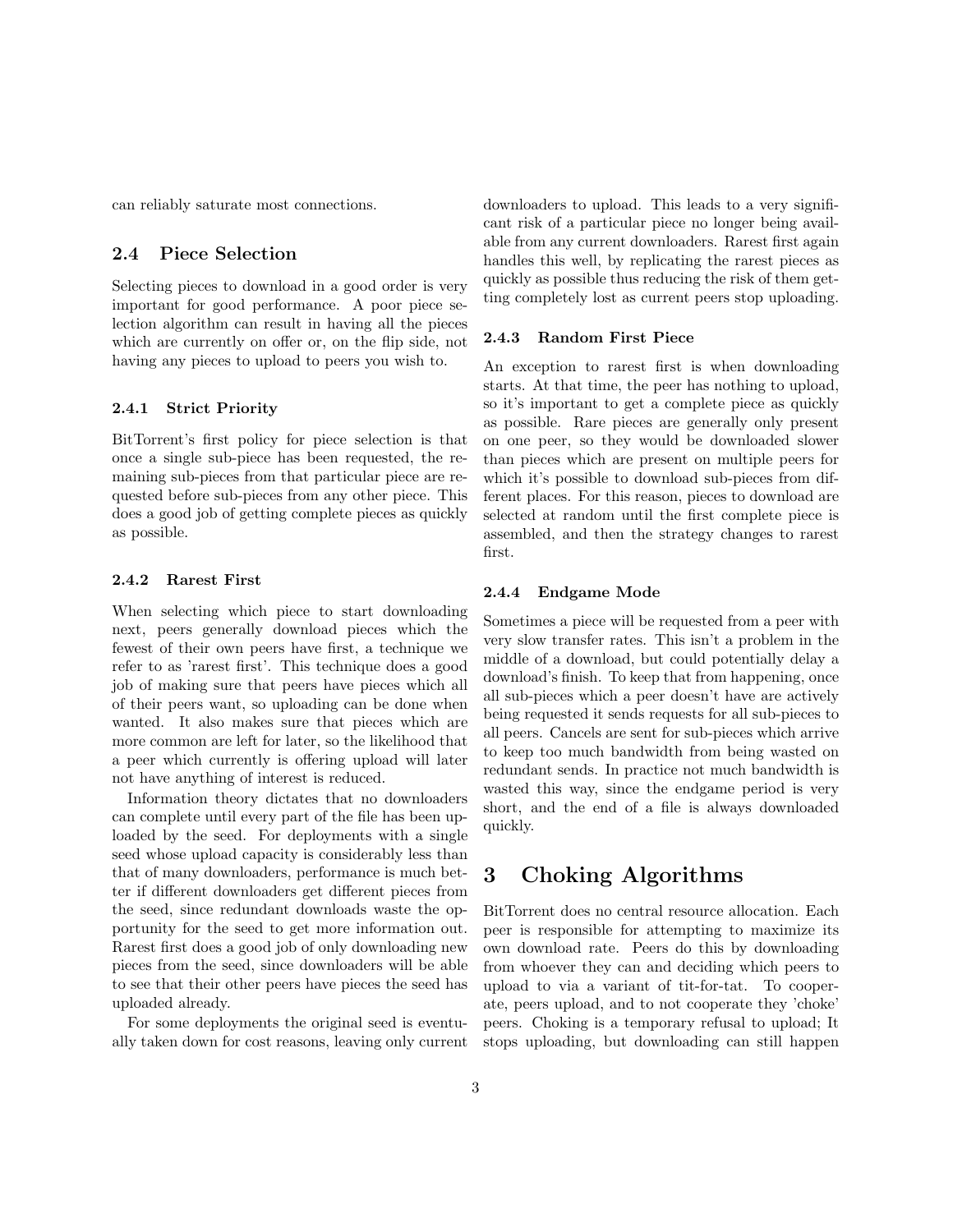and the connection doesn't need to be renegotiated when choking stops.

The choking algorithm isn't technically part of the BitTorrent wire protocol, but is necessary for good performance. A good choking algorithm should utilize all available resources, provide reasonably consistent download rates for everyone, and be somewhat resistant to peers only downloading and not uploading.

#### 3.1 Pareto Efficiency

Well known economic theories show that systems which are pareto efficient, meaning that no two counterparties can make an exchange and both be happier, tend to have all of the above properties. In computer science terms, seeking pareto efficiency is a local optimization algorithm in which pairs of counterparties see if they can improve their lot together, and such algorithms tend to lead to global optima. Specifically, if two peers are both getting poor reciprocation for some of the upload they are providing, they can often start uploading to each other instead and both get a better download rate than they had before.

BitTorrent's choking algorithms attempt to achieve pareto efficiency using a more fleshed out version of tit-for-tat than that used to play prisoner's dilemma. Peers reciprocate uploading to peers which upload to them, with the goal of at any time of having several connections which are actively transferring in both directions. Unutilized connections are also uploaded to on a trial basis to see if better transfer rates could be found using them.

#### 3.2 BitTorrent's Choking Algorithm

On a technical level, each BitTorrent peer always unchokes a fixed number of other peers (default is four), so the issue becomes which peers to unchoke. This approach allows TCP's built-in congestion control to reliably saturate upload capacity.

Decisions as to which peers to unchoke are based strictly on current download rate. Calculating current download rate meaningfully is a surprisingly difficult problem; The current implementation essentially uses a rolling 20-second average. Former choking algorithms used information about long-term net transfer amounts, but that performed poorly because the value of bandwidth shifts rapidly over time as resources go away and become available.

To avoid situations in which resources are wasted by rapidly choking and unchoking peers, BitTorrent peers recalculate who they want to choke once every ten seconds, and then leave the situation as is until the next ten second period is up. Ten seconds is a long enough period of time for TCP to ramp up new transfers to their full capacity.

### 3.3 Optimistic Unchoking

Simply uploading to the peers which provide the best download rate would suffer from having no method of discovering if currently unused connections are better than the ones being used. To fix this, at all times a BitTorrent peer has a single 'optimistic unchoke', which is unchoked regardless of the current download rate from it. Which peer is the optimistic unchoke is rotated every third rechoke period (30 seconds). 30 seconds is enough time for the upload to get to full capacity, the download to reciprocate, and the download to get to full capacity. The analogy with titfor-tat here is quite remarkable; Optimistic unchokes correspond very strongly to always cooperating on the first move in prisoner's dilemma.

### 3.4 Anti-snubbing

Occasionally a BitTorrent peer will be choked by all peers which it was formerly downloading from. In such cases it will usually continue to get poor download rates until the optimistic unchoke finds better peers. To mitigate this problem, when over a minute goes by without getting a single piece from a particular peer, BitTorrent assumes it is 'snubbed' by that peer and doesn't upload to it except as an optimistic unchoke. This frequently results in more than one concurrent optimistic unchoke, (an exception to the exactly one optimistic unchoke rule mentioned above), which causes download rates to recover much more quickly when they falter.